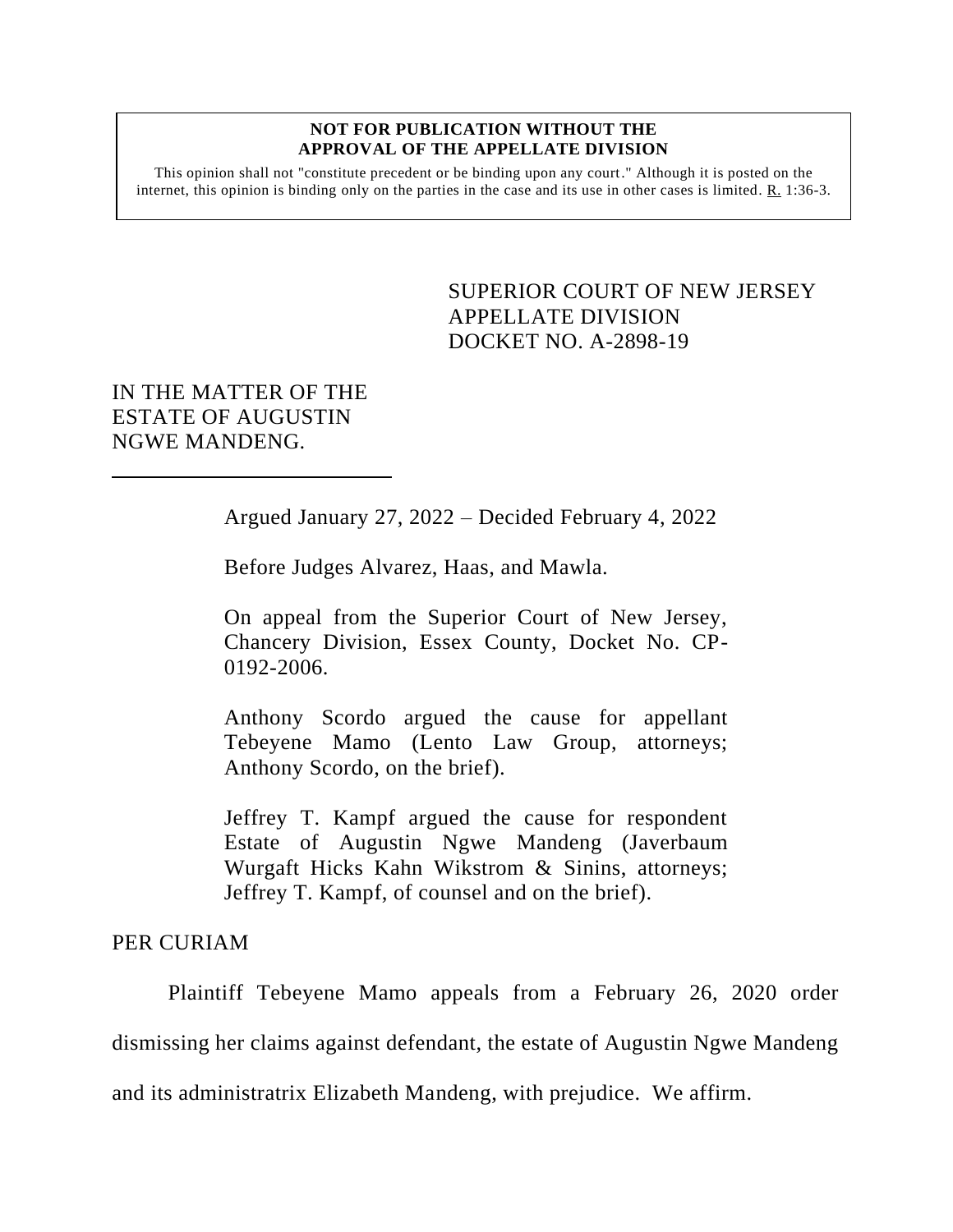We set forth the factual and procedural history in two prior appeals. In re Est. of Mandeng (Mandeng I), No. A-2143-07 (App. Div. Feb. 24, 2009) and Mamo v. Est. of Mandeng (Mandeng II), No. A-2577-13 (App. Div. Apr. 16, 2015). Augustin<sup>1</sup> was formerly employed at the United Nations (UN). Mandeng I, slip op. at 3. Plaintiff alleged she was his legal wife; however, Augustin was legally married to Elizabeth at the time he purportedly married plaintiff. Id. at 3-6. After Augustin's death, Elizabeth was paid widow's benefits from his UN pension. Id. at 5.

In Mandeng I we affirmed the Probate Part's declaration that Elizabeth, not plaintiff, was Augustin's lawful surviving spouse. Id. at 9. However, plaintiff was not foreclosed from pursuing equitable relief in the Family Part on grounds of implied contract. Id. at 12 n.1. In due course, plaintiff filed a palimony complaint, which was dismissed because the Family Part judge was persuaded any judgment entered would be an advisory opinion because the estate lacked sufficient assets to satisfy the judgment. Mandeng II, slip op. at 8-9. In Mandeng II, we vacated and remanded the order and directed the judge to hear the matter on the merits. Id. at 14.

<sup>&</sup>lt;sup>1</sup> We utilize Augustin and Elizabeth's first names because they share a common surname. We intend no disrespect.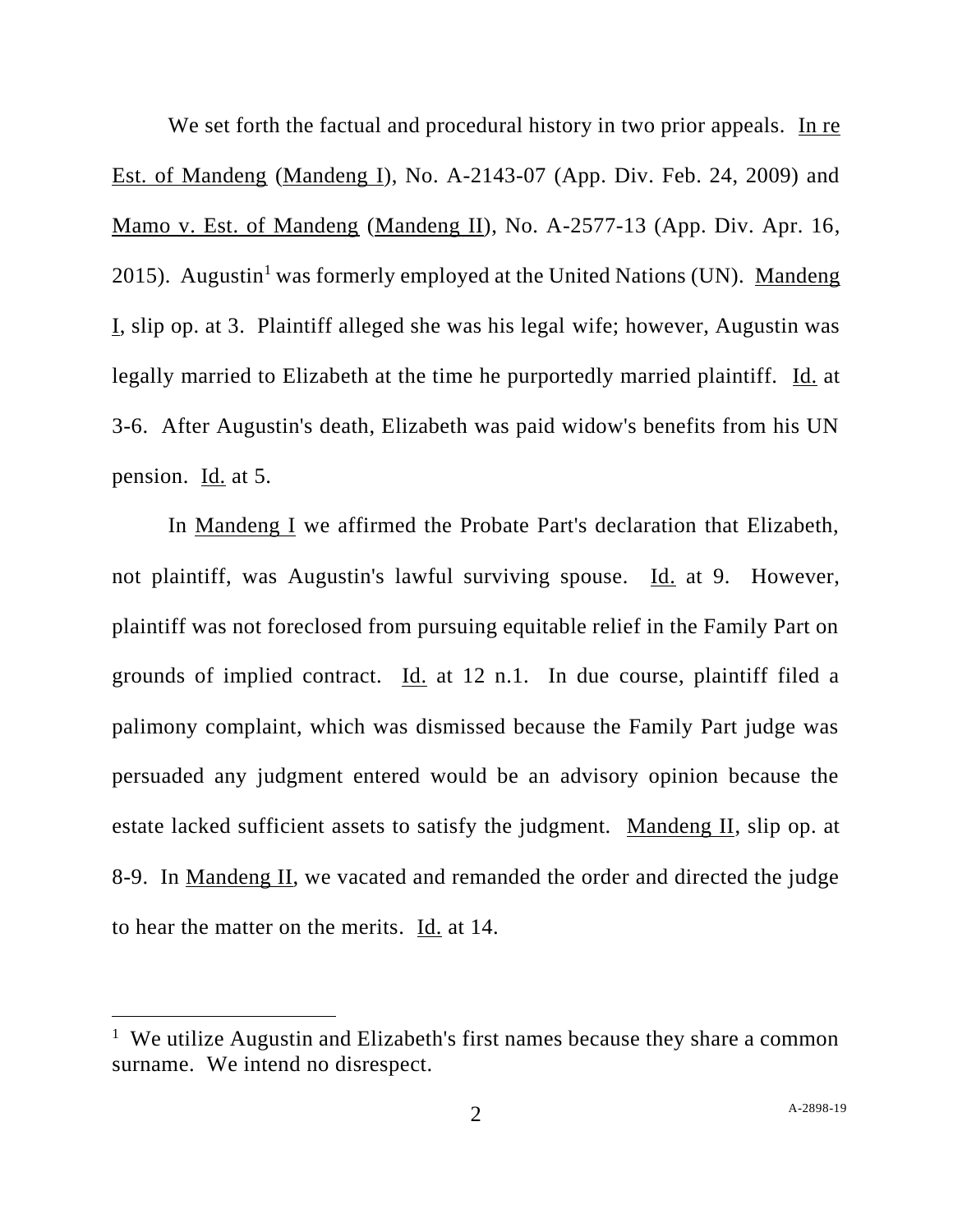Ultimately, the Family Part judge found plaintiff was entitled to palimony and granted her a judgment totaling \$238,220.59. Plaintiff served the judgment on the UN Joint Staff Pension Fund and requested satisfaction of the judgment by having the fund recognize her as the surviving spouse, thereby directing the pension funds to her. The fund denied the request, noting Elizabeth was independently entitled to the benefit as Augustin's widow. The fund cited Article 34 of its regulations:

> A widow's benefit shall . . . be payable to the surviving female spouse of a participant who was entitled to a retirement . . . at the date of his death, . . . if he was separated prior to his death, she was married to him at the date of separation and remained married to him until his death.

Plaintiff filed a second complaint and order to show cause in the Probate Part seeking an accounting from the estate; removing Elizabeth as administratrix; holding Elizabeth personally liable for "defalcations from the [e]state . . . for breach of her fiduciary duties as administratrix", and ordering the estate to satisfy the palimony judgment and pay counsel fees. The parties entered a consent order in lieu of a subpoena for discovery from the fund.

An attorney representing plaintiff vis-à-vis the fund, served the consent order on the fund, and according to the record requested "'an audit of the residual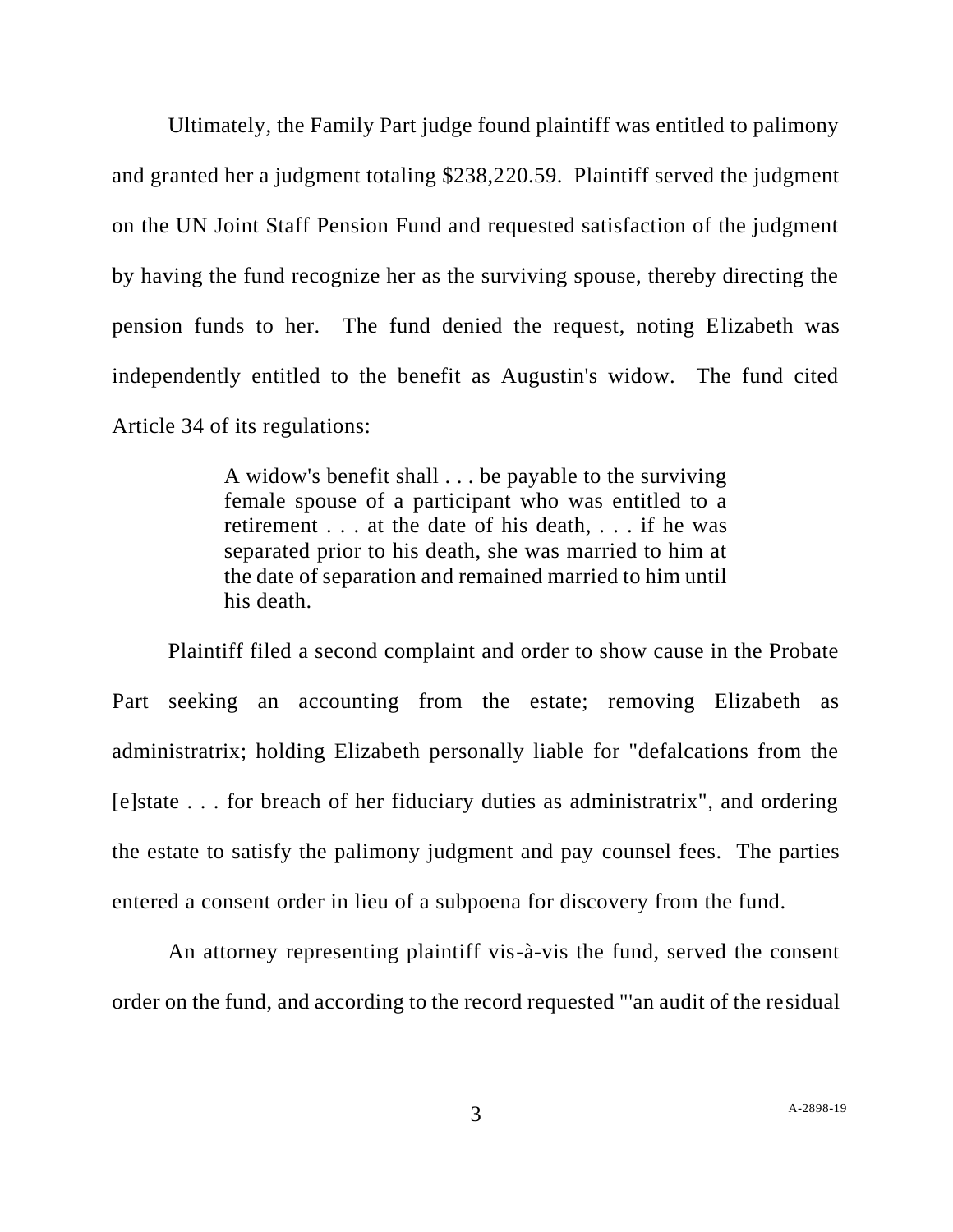[settlement] $[2]$ ... including the 'date of the complete depletion of the residual benefit.'" The fund denied the request for discovery noting it "enjoy[ed] the same privileges and immunities as the [UN], and [was] not subject to the jurisdiction of [the Probate Part]." Notwithstanding its sovereign immunity, the fund explained that pursuant to its regulations, "a residual settlement is payable 'if, upon the death of a participant . . . the total amount of the benefits paid to and on account of the participant is less than the participant's own contributions.'" It further explained that, upon retirement, Augustin elected to receive one-third of his pension benefit early in a lump sum, Elizabeth was being paid a widow's benefit, and no further funds or pension benefits remained payable.

The trial judge held a hearing, at which the parties stipulated the evidence into the record. Plaintiff argued all the funds paid to Elizabeth belonged to the estate and should be used to satisfy the palimony judgment. Plaintiff asse rted Elizabeth never established an estate account and instead deposited the funds into her personal account violating her role as administratrix; therefore, Elizabeth was personally liable to satisfy the palimony judgment.

<sup>&</sup>lt;sup>2</sup> The residual benefit is separate from the widow's benefit and governed by Article 38 of the fund's regulations.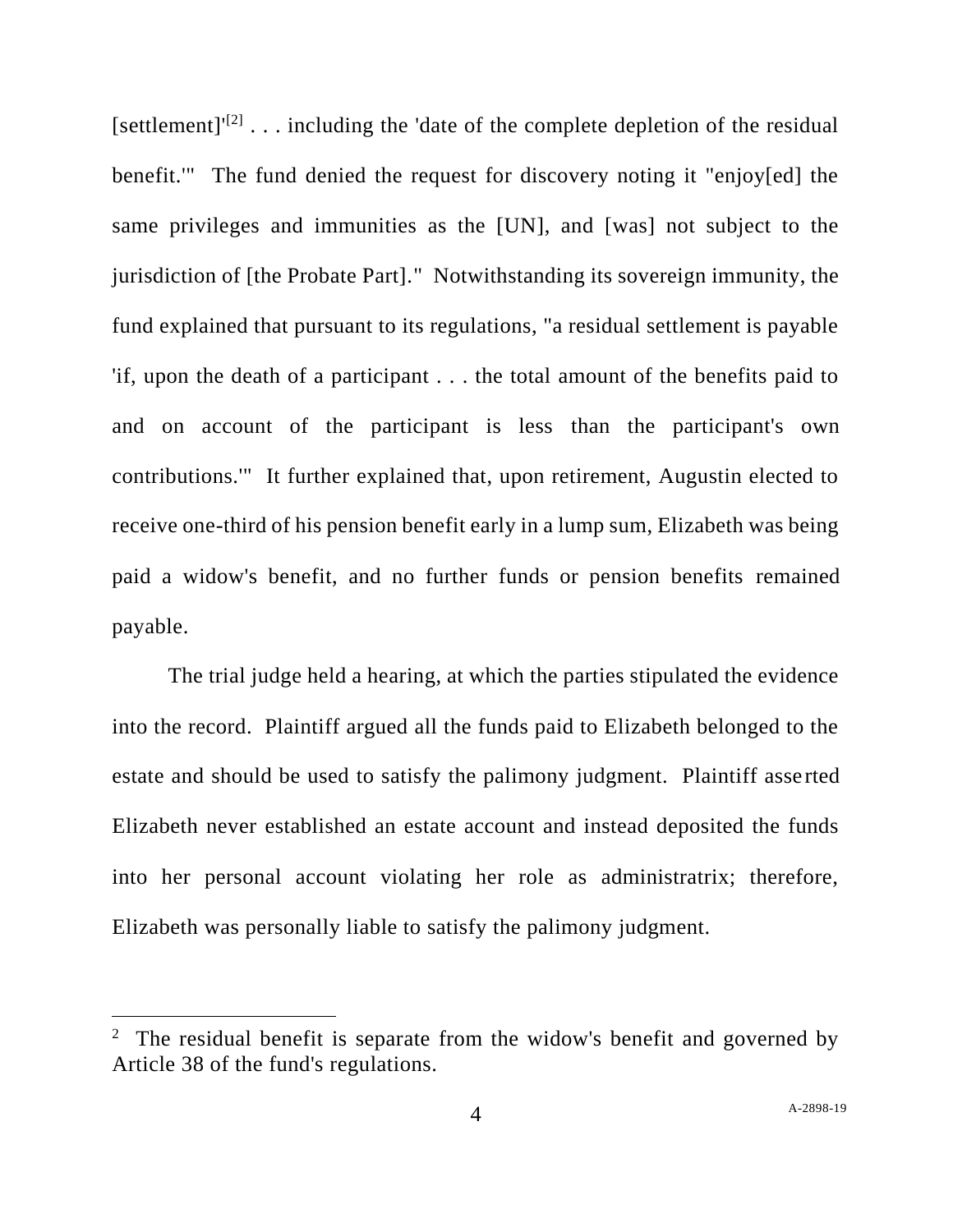The judge made oral findings and recounted the history of the case and the evidence. He concluded the evidence showed funds paid to Elizabeth constituted "a widow's benefit and these benefits were not payable [to the estate] as a residual benefit or residual settlement . . . [because] the residual settlement is only payable if upon the death of a participant, the total amount of benefits paid is less than the participant's contribution[s]." The judge noted Augustin contributed over \$191,000 and received a lump sum payout of \$399,000.

Further, he concluded the funds paid to Elizabeth belonged to her because

[t]he [UN] widow's benefit unlike the residual settlement . . . is specifically not payable to a . . . beneficiary designated by the participant but to the participant's surviving female spouse and clearly in the probate court, in the appellate court[,] and in the [UN] administrative agency hearing and decisions the widow here was determined to be [Elizabeth.]

The judge also rejected plaintiff's claims on grounds of comity, noting the UN "as a foreign state, has [its] own set of rules and regulations with respect to the benefits that will be paid to its employees and designates how those benefits will be paid  $\ldots$ ."

Plaintiff cited Vasconi v. Guardian Life Insurance Co., 124 N.J. 338 (1991), and argued the judge could fashion an equitable remedy by requiring Elizabeth to return the funds she received to the estate to satisfy the judgment.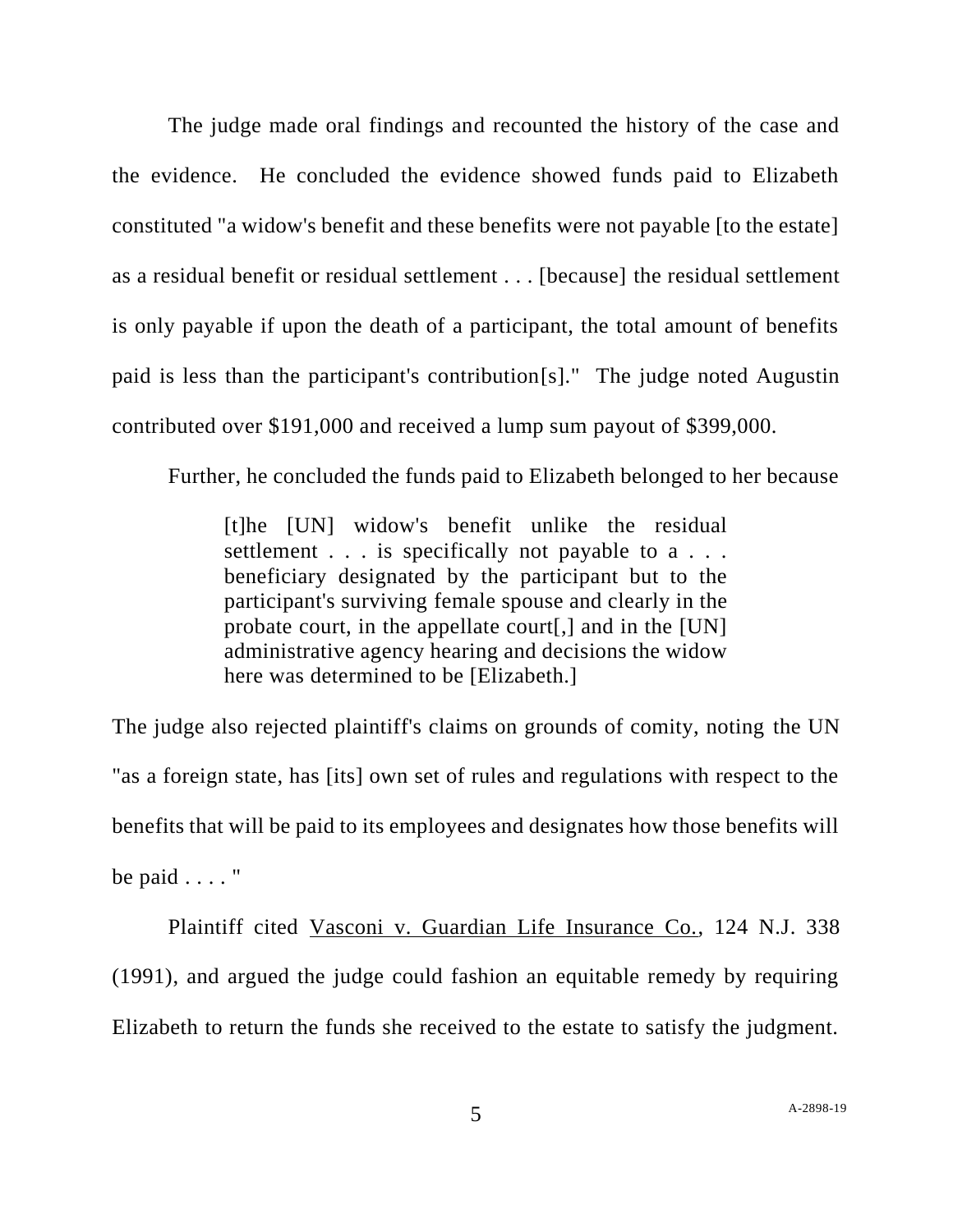However, the judge found Vasconi distinguishable, noting the case involved a divorce proceeding in which a deceased spouse's estate sought to recover life insurance proceeds improperly paid to the former spouse where the parties had entered a property settlement agreement and relinquished all claims to each other's property. The judge noted here, Augustin and Elizabeth were not divorced, had no agreement relinquishing their claims, and Augustin had no power to change the beneficiary designation on his pension because "[t]he only power he had to make that change was to effectively and legally divorce [Elizabeth,] which he never did."

The judge concluded Elizabeth "has properly been receiving payments pursuant to the [fund's] ruling and finding and application of the rules and regulations in the UN." He entered an order dismissing plaintiff's complaint.

Plaintiff raises the following points on appeal:

I. THE LOWER COURT ABUSED ITS DISCRETION AND ABDICATED ITS RESPONSIBILITIES BY REFUSING PLAINTIFF EQUITABLE RELIEF IN THE FORM OF A SURCHARGE AGAINST THE ADMINISTRATRIX AT LEAST IN THE AMOUNT OF PLAINTIFF'S PALIMONY JUDGMENT AGAINST THE DECEDENT'S ESTATE.

> A. The evolving public policy of this state, as implemented by statute and common law, is to honor the intent of the decedent with respect to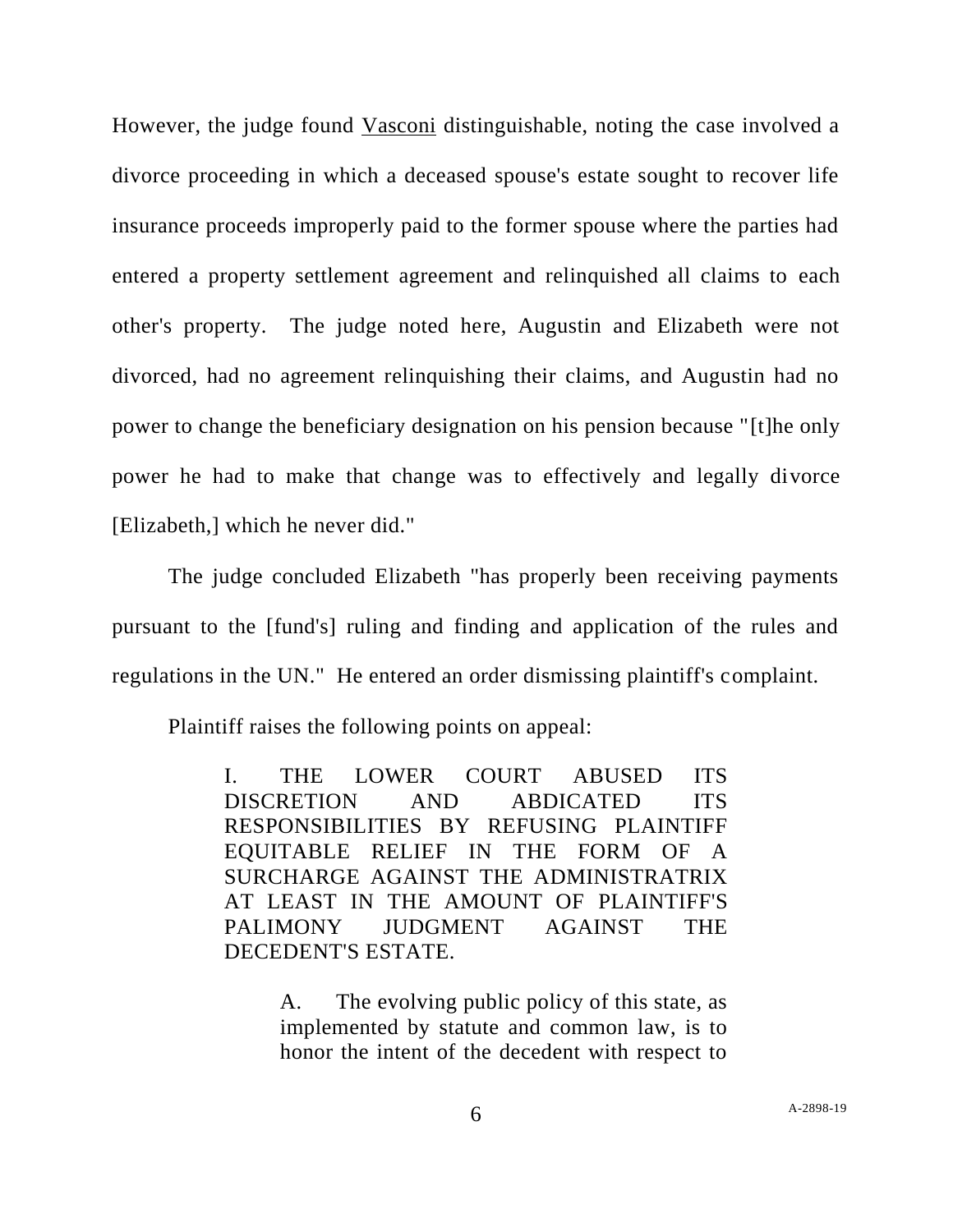the distribution of non-probate assets, including employer pension plans. As such, a court of equity's duty is to ascertain that intent where the formalities of designating beneficiaries may not have been followed to the letter. This duty was not fulfilled here.

B. The lower court reversibly erred by relying solely on the lack of a divorce decree in ascertaining decedent's intent thereby (1) violating the law of the case doctrine completely ignoring the factual findings and legal judgment of the same-level Family [Part], and (2) ignoring other facts presented by plaintiff including decedent's designation of plaintiff as recipient of a residual settlement, later claimed by the [f]und [to] have been exhausted prior to decedent's death.

C. Extraordinary circumstances existed requiring the lower court to grant equitable relief to plaintiff, given the lack of fairness and lack of reviewability of the [f]und or the UN Appeals Tribunals' proclamations, which are (a) not subject to federal or state oversight, and (b) not entitled to international comity considerations.

D. The proper remedy rendered below should have been a surcharge by the [e]state against the defendant [a]dministratrix in the amount of the palimony judgment.

Findings of fact by a judge sitting without a jury will not be disturbed on

appeal unless "they are so manifestly unsupported by or inconsistent with the

competent, relevant and reasonably credible evidence as to offend the interests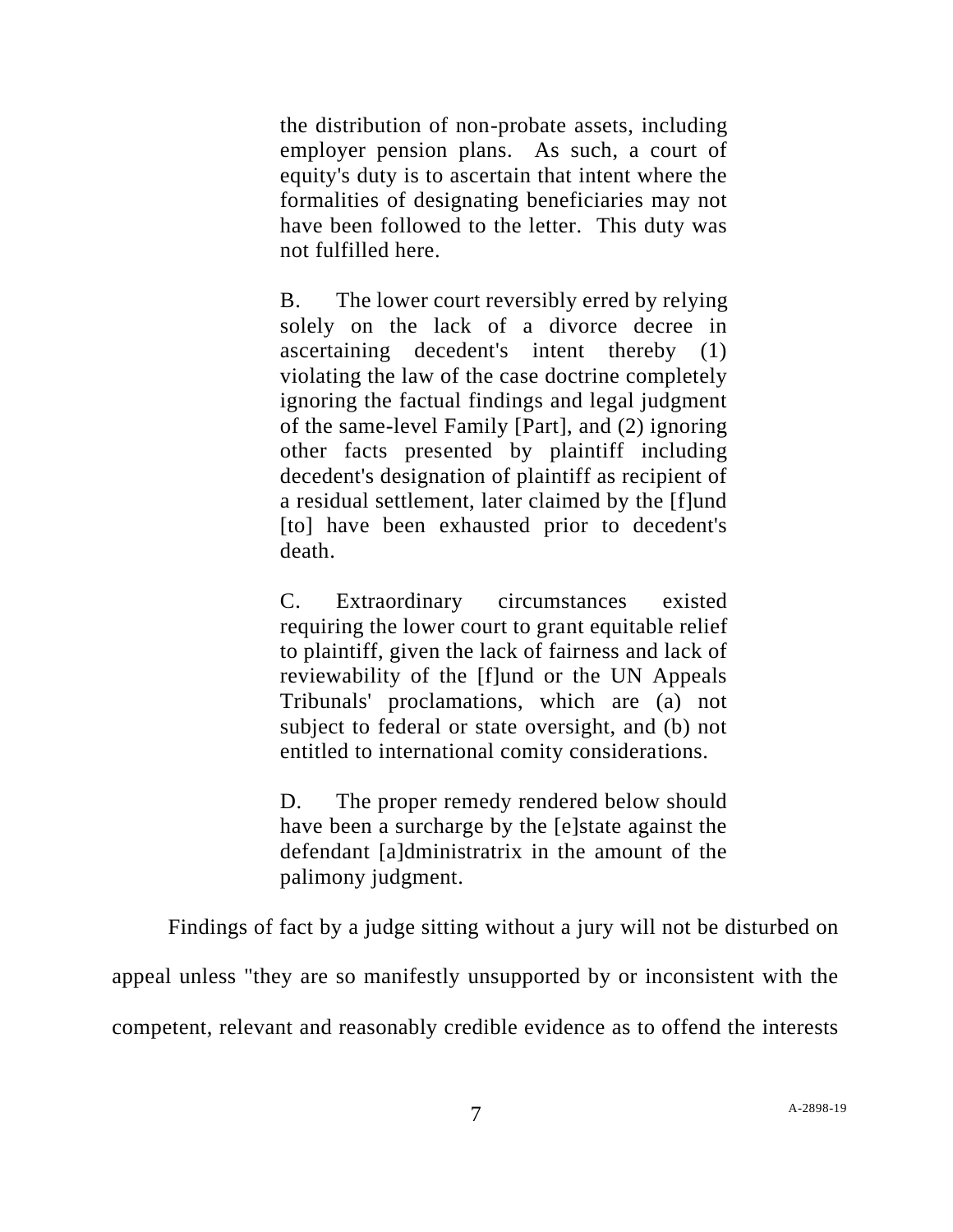of justice[.]" Seidman v. Clifton Sav. Bank, 205 N.J. 150, 169 (2011) (alteration in original) (quoting In re Tr. Created by Agreement Dated Dec. 20, 1961, ex rel. Johnson, 194 N.J. 276, 284 (2008)). The judge's findings are binding on appeal if "supported by adequate, substantial, credible evidence." Ibid. (quoting Cesare v. Cesare, 154 N.J. 394, 411-12 (1998)). However, an appellate court owes no deference to a trial judge's "interpretation of the law and the legal consequences that flow from established facts." Manalapan Realty, L.P. v. Twp. Comm. of Manalapan, 140 N.J. 366, 378 (1995).

Having considered plaintiff's arguments pursuant to these principles, we affirm substantially for the reasons expressed by the trial judge. We add the following comments to further address plaintiff's claims that the judge should have crafted an equitable remedy, and that he improperly relied on comity and deferred to the fund's rules rather than satisfy the palimony judgment from the pension.

"In the event that a court finds unjust enrichment, it may impose a constructive trust." Thieme v. Aucoin-Thieme, 227 N.J. 269, 288 (2016). The court must find "that there was some wrongful act, usually, though not limited to, fraud, mistake, undue influence, or breach of a confidential relationship,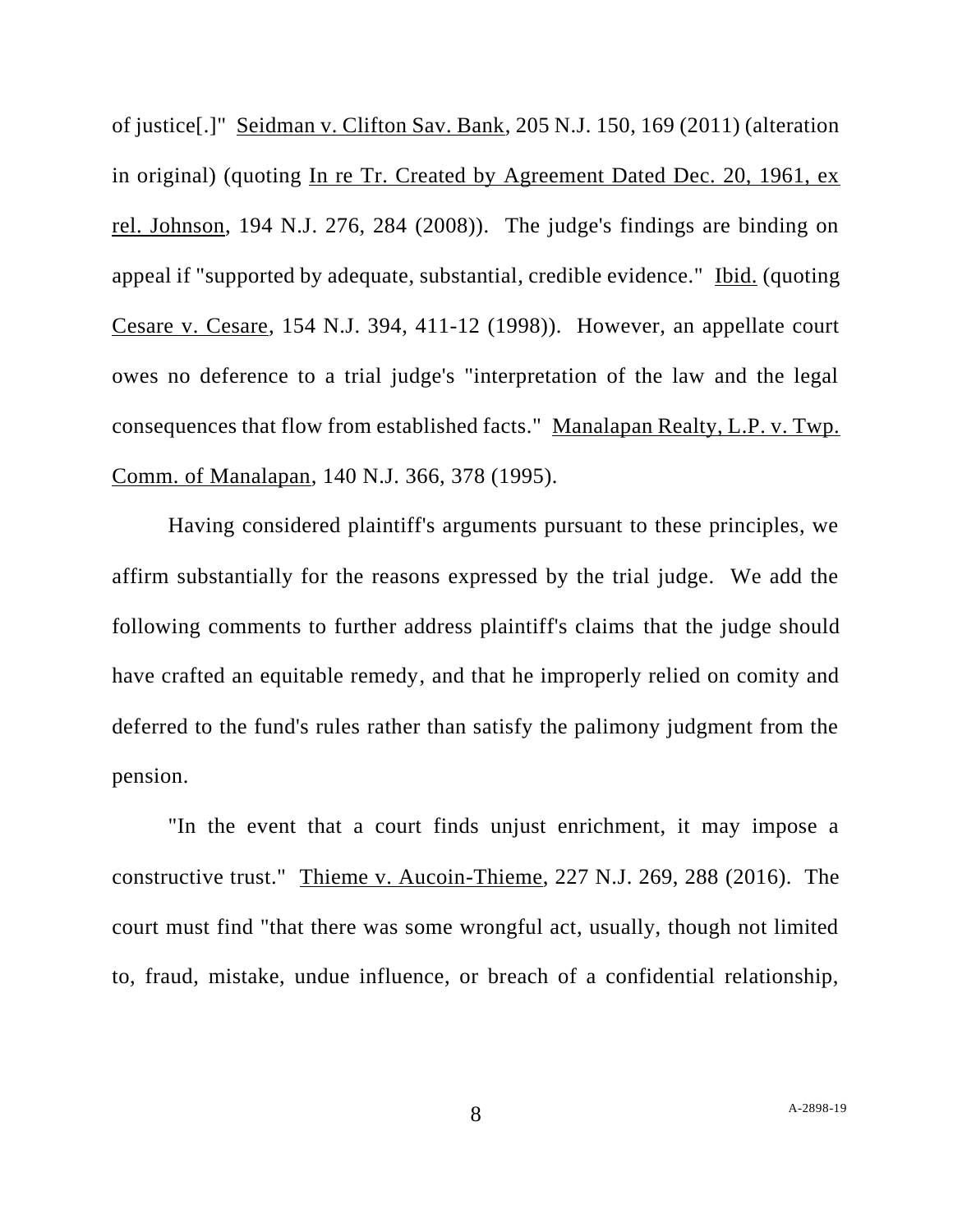which has resulted in a transfer of property." Id. at 288-89 (quoting D'Ippolito v. Castoro, 51 N.J. 584, 589 (1968)).

In Seavey v. Long, the decedent participated in the Police and Fireman's Retirement System (PFRS). 303 N.J. Super. 153, 155 (App. Div. 1997). He had been supporting the plaintiff, his former spouse, pursuant to the terms of the parties' divorce agreement. Ibid. He later remarried, and after his death, the trial court imposed a constructive trust on defendant's widow's benefit paid by PFRS to continue satisfying the decedent's obligations to the plaintiff because she was disabled and "needy." Id. at 155-57.

We reversed and held as follows:

While a court of equity is indeed empowered to achieve substantial justice between the parties and to be innovative in effecting this result, there is an additional principle that "equity follows the law," although this maxim is not slavishly followed. . . . [T]hat doctrine must yield if extraordinary circumstances or "countervailing equities" call for relief. . . . Because contractual and property rights of the parties are not to be infringed upon without an appropriate basis in either law or equity, we must examine whether defendant's pension benefits were correctly taken from her by the trial judge.

[Id. at 156 (citations and internal quotations omitted).]

We concluded the trial judge had taken the defendant's property by "impos[ing] an obligation on [her] to share her statutory widow's benefits and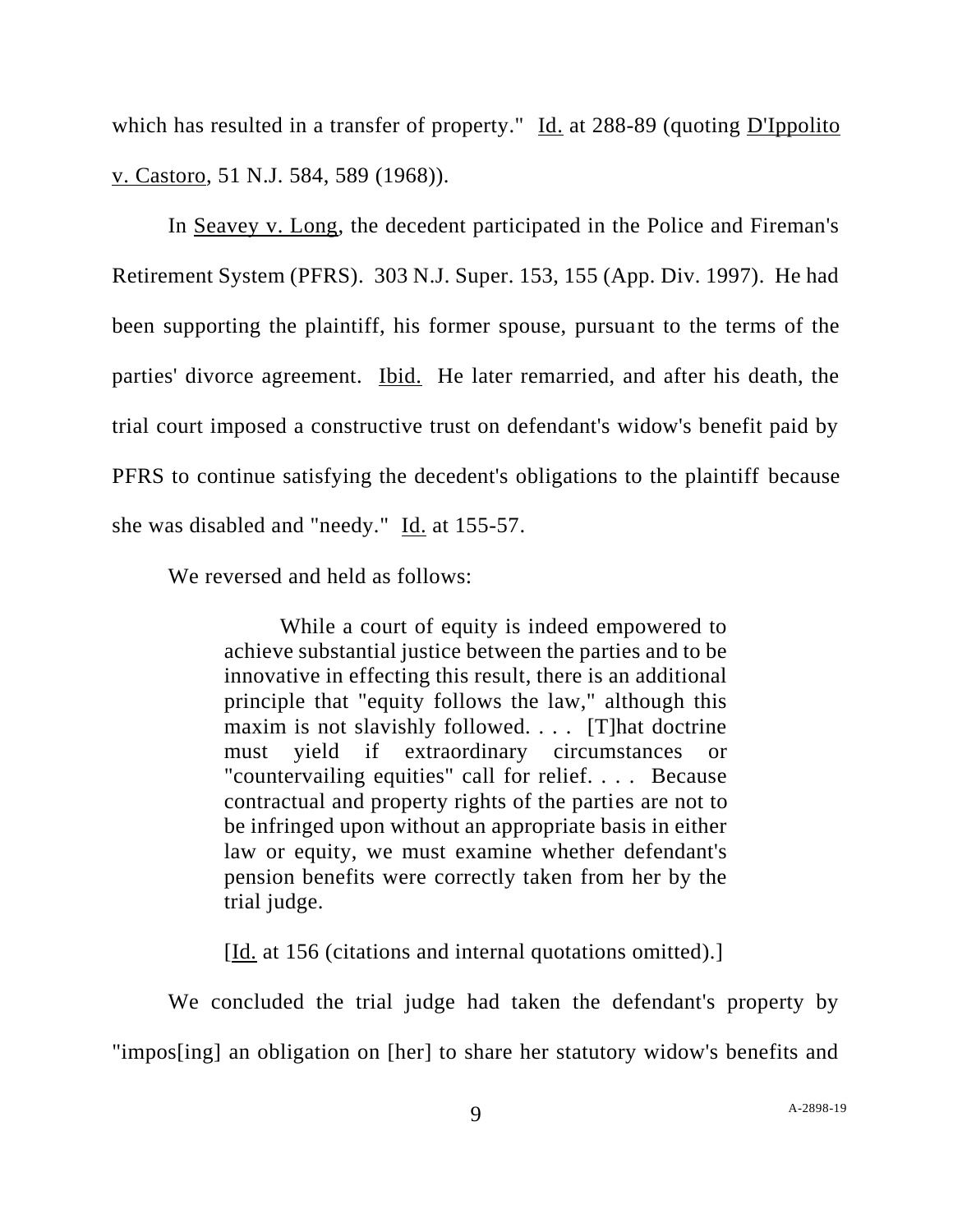to support the first wife" where defendant was not the wrongdoer. Id. at 157. There was "no authority for the court to accomplish this end. The court cannot merely designate the pension as subject of a constructive trust and provide for the first wife." Id. at 157-58. We reached the same conclusion in a different context, rejecting the imposition of an equitable remedy against a veteran's disability pension to satisfy his obligations to a former spouse because federal law preempted the States from treating the pension as marital property. Fattore v. Fattore, 458 N.J. Super. 75, 84-86 (App. Div. 2019).

Here, the record is devoid of wrongdoing by Elizabeth as administratrix to justify the imposition of a constructive trust. Therefore, plaintiff's ability to satisfy the judgment was limited to claims made against Augustin's estate, which no longer had assets. Elizabeth's widow's benefits were not an asset of the estate, but rather her separate property as Augustin's legal spouse. For these reasons, the trial judge did not err in declining to employ an equitable remedy because doing so would usurp Elizabeth's lawful rights.

International comity "is neither a matter of absolute obligation on the one hand, nor of mere courtesy and good will upon the other." O.N.E. Shipping, Ltd. v. Flota Mercante Grancolombiana, S.A., 830 F.2d 449, 451 n.3 (2d Cir. 1987) (quoting Hilton v. Guyot, 159 U.S. 113, 163-64 (1895)). Rather, it is "the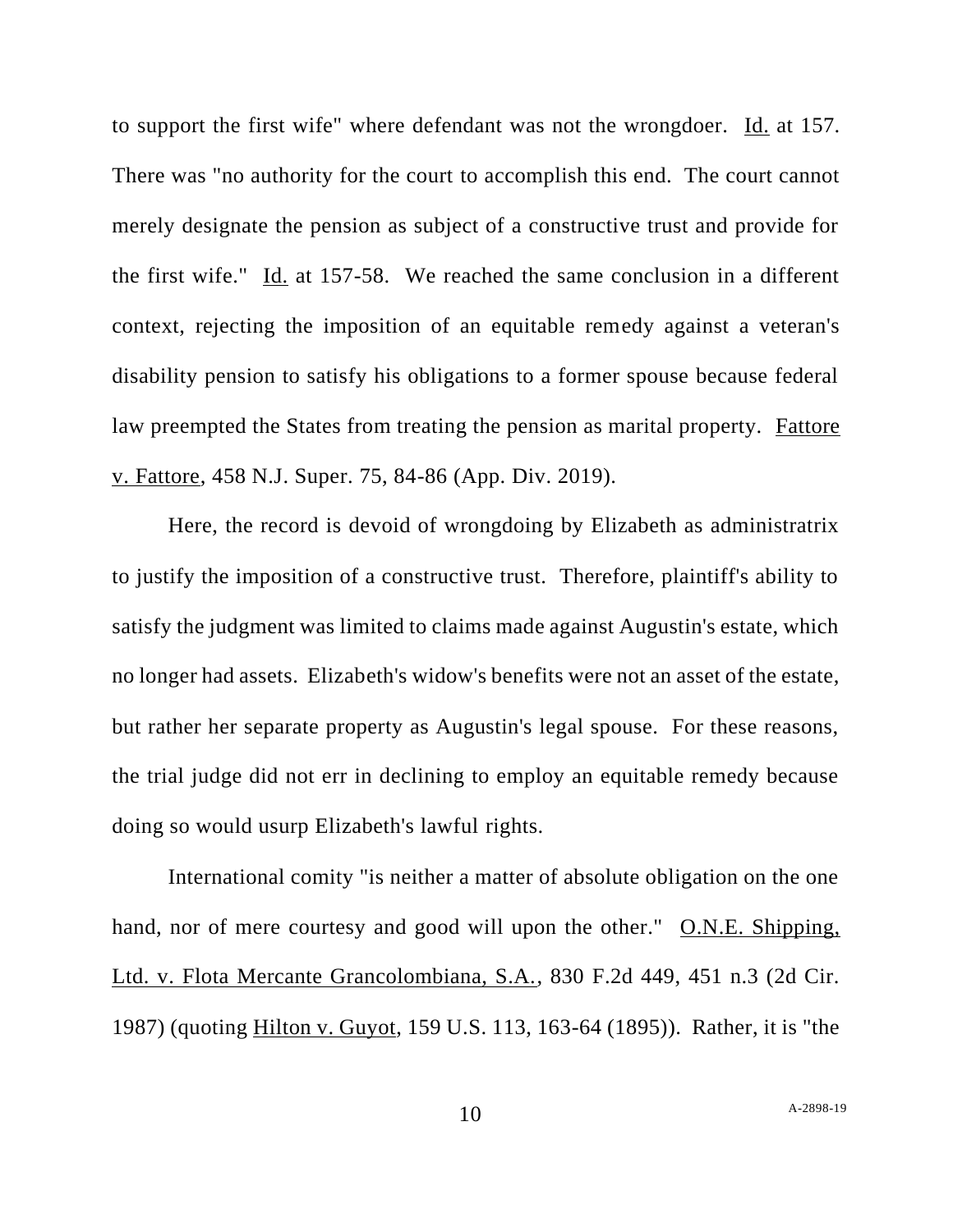recognition which one nation allows within its territory to the legislative, executive or judicial acts of another nation, having due regard both to international duty and convenience, and to the rights of its own citizens or of other persons falling under the protection of its laws." Gen. Elec. Co. v. Deutz AG, 270 F.3d 144, 160 (3d Cir. 2001) (quoting Hilton, 159 U.S. at 164).

In Shamsee v. Shamsee, the Supreme Court of New York, Appellate Division, denied a wife's claim to sequester funds from her husband's UN pension to satisfy a state court judgment and reversed the trial court's ruling holding UN officials in contempt for failing to comply with its sequestration orders. 428 N.Y.S.2d 33, 36 (N.Y. App. Div. 1980). The appellate court stated:

> [T]he pension fund is an organ of the [UN], subject to regulation by the General Assembly, and . . . its assets, although held separately from other [UN] property, are the property of that international organization. The funds which [the wife] seeks to sequester, therefore, are impervious to legal process under both section 2 of the convention[3] and section 288a of title 22 of the United States Code (the International Organizations Immunities Act).

<sup>&</sup>lt;sup>3</sup> The Convention on Privileges and Immunities of the United Nations, Art. II, §2, Feb. 13, 1946, 21 U. S. T. 1422, T. I. A. S. No. 6900, establishes the UN's immunity from legal process, and states: "The [UN] shall make provisions for appropriate modes of settlement of: (a) Disputes arising out of contracts or other disputes of a private law character to which the [UN] is a party. . . ." This treaty was acceded to by the United States on April 29, 1970. See Shamsee, 428 N.Y.S.2d at 35.